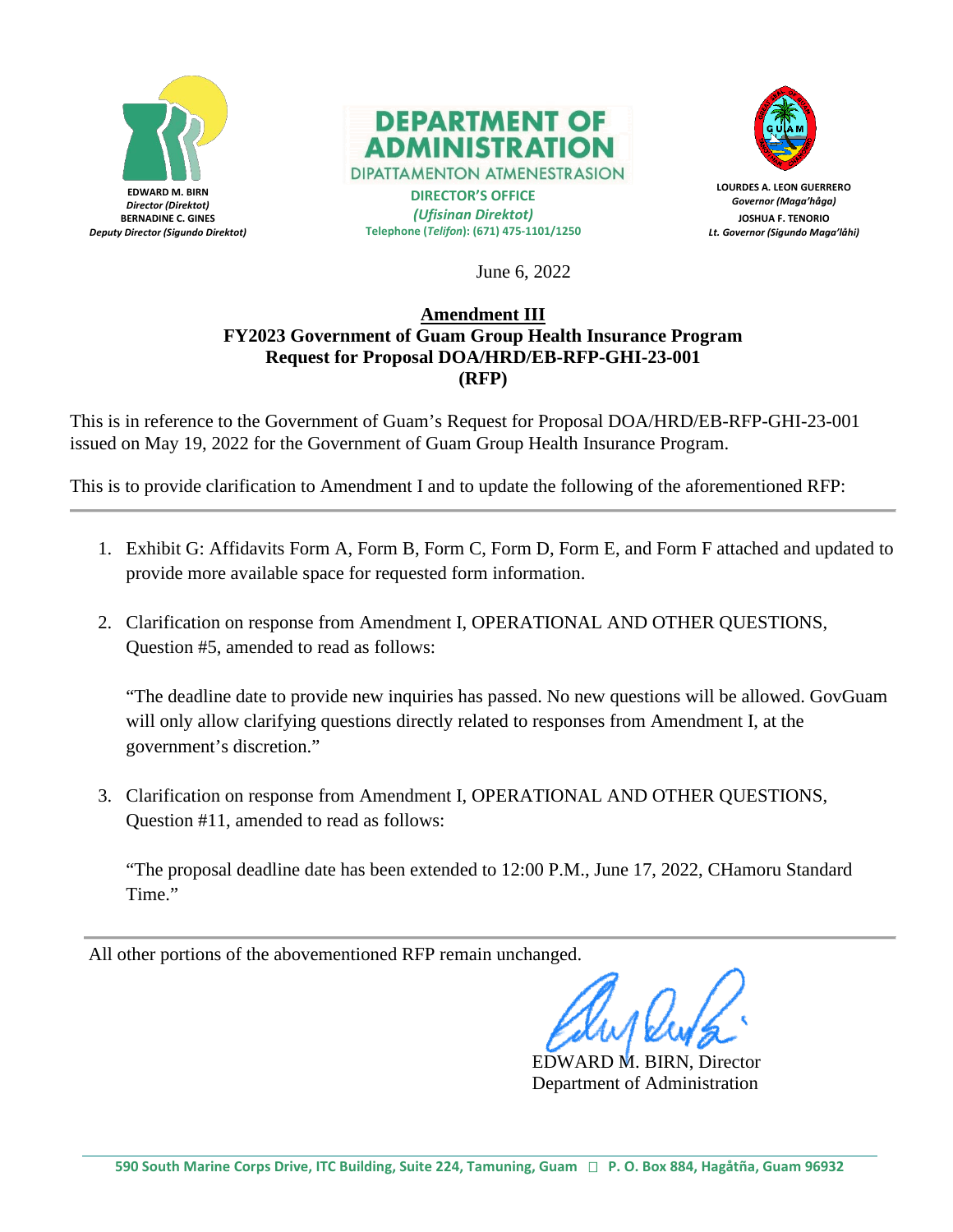### **SECTION IV. Affidavit Disclosing Ownership and Commissions (AG Form 002)**

|                       | (Required by 5 GCA $\S$ 5233 as amended by P.L. 36-13 (4/9/2021)) |
|-----------------------|-------------------------------------------------------------------|
| CITY OF               |                                                                   |
|                       | SS.                                                               |
| <b>ISLAND OF GUAM</b> |                                                                   |
|                       |                                                                   |

Preface. As a condition of submitting a Bid/Offer/Proposal or responding to any method of source selection under Guam's Procurement Law for the purpose of entering into a contract with the government of Guam, this Affidavit requires all Bidders/Offerors/Prospective Contractors to make disclosure of ownership, influence, commissions, gratuities, kickbacks, and conflicts of interest occurring **during the 365 calendar days preceding the publication of this solicitation and until award of a contract**. This includes the duty to disclose **any changes** to the facts disclosed herein throughout the solicitation process; and if the entity submitting this Affidavit is awarded a contract, the duty to disclose **any changes** to the facts disclosed herein **continues throughout the life of the contract, including any extensions or renewals.** 

- A. I, the undersigned, being first duly sworn, depose and say that I am an authorized representative of the Bidder/Offeror/Prospective Contractor and that (please check and fill out all that apply):
	- [ ] The Bidder/Offeror/Prospective Contractor is an individual with a business license, and all decisions are by, and all profit is for, that same individual, with principal place of business street address being:  $\Box$

 $\mathcal{L}_\mathcal{L} = \mathcal{L}_\mathcal{L} = \mathcal{L}_\mathcal{L} = \mathcal{L}_\mathcal{L} = \mathcal{L}_\mathcal{L} = \mathcal{L}_\mathcal{L} = \mathcal{L}_\mathcal{L} = \mathcal{L}_\mathcal{L} = \mathcal{L}_\mathcal{L} = \mathcal{L}_\mathcal{L} = \mathcal{L}_\mathcal{L} = \mathcal{L}_\mathcal{L} = \mathcal{L}_\mathcal{L} = \mathcal{L}_\mathcal{L} = \mathcal{L}_\mathcal{L} = \mathcal{L}_\mathcal{L} = \mathcal{L}_\mathcal{L}$ 

- [ ] The Bidder/Offeror/Prospective Contractor is a business or artificial person (as defined in 1 GCA § 715 or 5 GCA §§ 5030(n) or 5233(b)), and is a sole proprietorship owned entirely (100%) by \_\_\_\_\_\_\_\_\_\_\_\_\_\_\_\_\_\_\_\_\_\_\_\_\_\_\_\_\_\_\_\_, with principal place of business street address being:  $\mathcal{L}_\text{max}$
- [ ] The Bidder/Offeror/Prospective Contractor is a business or artificial person (as defined in 1 GCA §715 or 5 GCA §§ 5030(n) or 5233(b)), and is owned by the following multiple individuals. Note: owner of more than 10% are statutorily required to be listed below, but other owners of smaller percentage are encouraged to be listed as well.

| Name of Owner | Principal Place of Business<br><b>Street Address</b> | $%$ of Interest |
|---------------|------------------------------------------------------|-----------------|
|               |                                                      |                 |
|               |                                                      |                 |

[ ] One or more of the more-than-10% owners listed about is a business or artificial person. Any more than-25% owners of such a business or artificial person are listed below per 5 GCA § 5233. Note: any less-than-25% owners of such a business or artificial person is encouraged to also be listed below.

AG Procurement Form **002** Page 1 of 3 (Amended as by P.L. 36-13 (04/9/2021)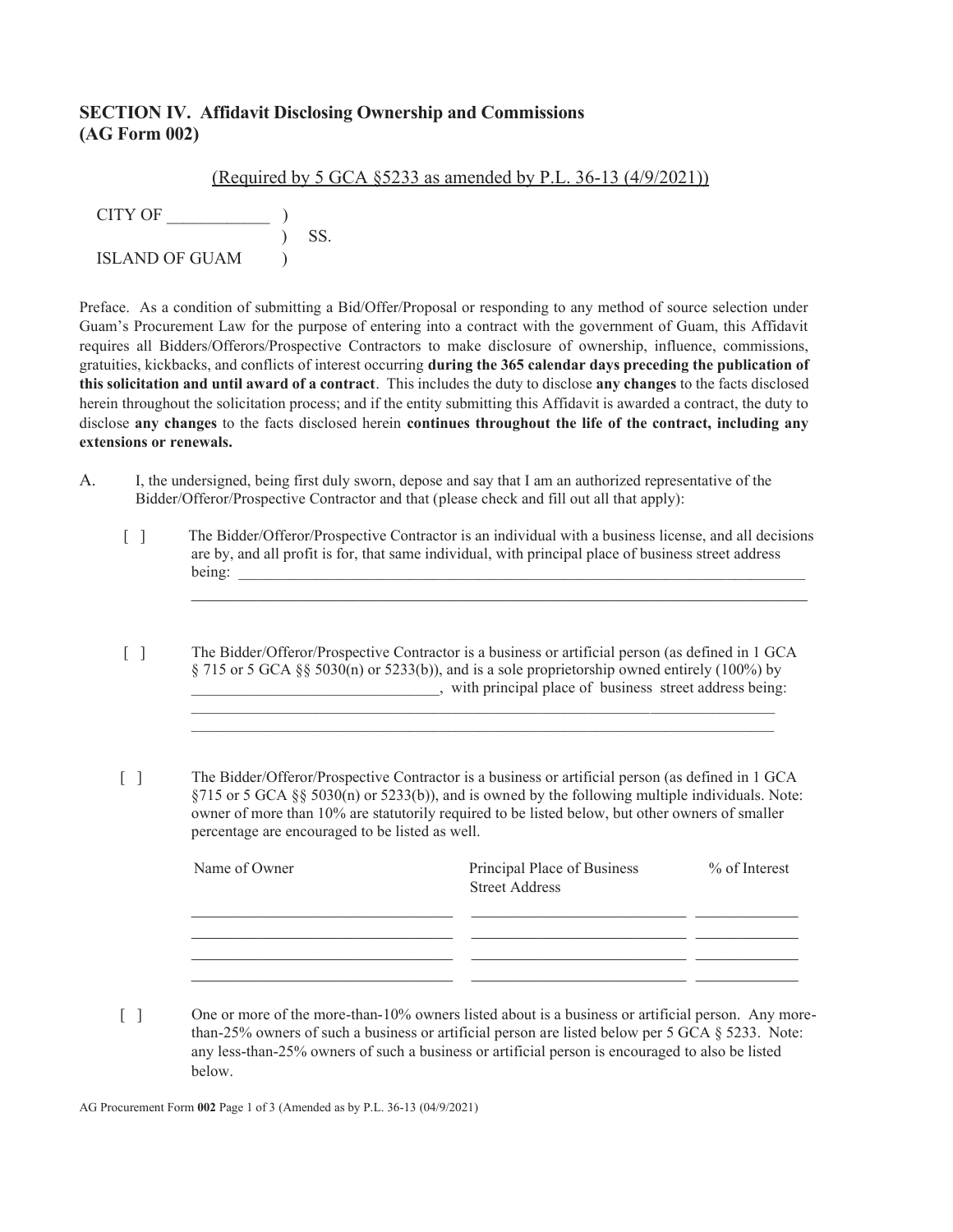**Name of >10% Owner Business or Artificial Person:**

| Name of owners of the | Owner's Principal Place of Business Street Address | $%$ of          |
|-----------------------|----------------------------------------------------|-----------------|
| $>10\%$ Owner         |                                                    | <b>Interest</b> |
| <b>Business</b>       |                                                    |                 |
| or Artificial Person  |                                                    |                 |
| ("Second Tier         |                                                    |                 |
| Owner")               |                                                    |                 |
|                       |                                                    |                 |
|                       |                                                    |                 |
|                       |                                                    |                 |
|                       |                                                    |                 |
|                       |                                                    |                 |

#### **Name of other >10% Owner Business or Artificial Person:**

| Name of owners of the<br>$>10\%$ Owner Business<br>or Artificial Person<br>("Second Tier Owner") | <b>Owner's Principal Place of Business Street Address</b> | $%$ of<br><b>Interest</b> |
|--------------------------------------------------------------------------------------------------|-----------------------------------------------------------|---------------------------|
|                                                                                                  |                                                           |                           |
|                                                                                                  |                                                           |                           |
|                                                                                                  |                                                           |                           |
|                                                                                                  |                                                           |                           |
|                                                                                                  |                                                           |                           |

B. If any Second Tier Owner identified above is an artificial person, the natural or artificial owners of such Second Tier Owner who have held more than 49% of the shares or interest in the Bidder/Offeror/Prospective Contractor (Third Tier Owners) are as follows [if none, please so state]:

| Second Tier Owner Name |                                                      |                 |
|------------------------|------------------------------------------------------|-----------------|
| Name of Owner          | Principal Place of Business<br><b>Street Address</b> | $%$ of Interest |
|                        |                                                      |                 |
|                        |                                                      |                 |

C. If the name of no natural person has been identified as an owner, or a Second or Third Tier Owner of the Bidder/Offeror/Prospective Contractor, please identify the name, position, address, and contact information of the natural person having the authority and responsibility for the Bid/Offer/Proposal/Prospective Contract, and the name of any natural person who has the authority and power to remove and replace the designated responsible person:

| Name of Natural Person | Position | Street Address of Principal | Phone Number, Email |
|------------------------|----------|-----------------------------|---------------------|
|                        |          | Place of Business           | Address, and other  |
|                        |          |                             | Contact Information |
|                        |          |                             |                     |
|                        |          |                             |                     |
|                        |          |                             |                     |

AG Procurement Form **002** Page 2 of 3 (Amended as by P.L. 36-13 (04/9/2021)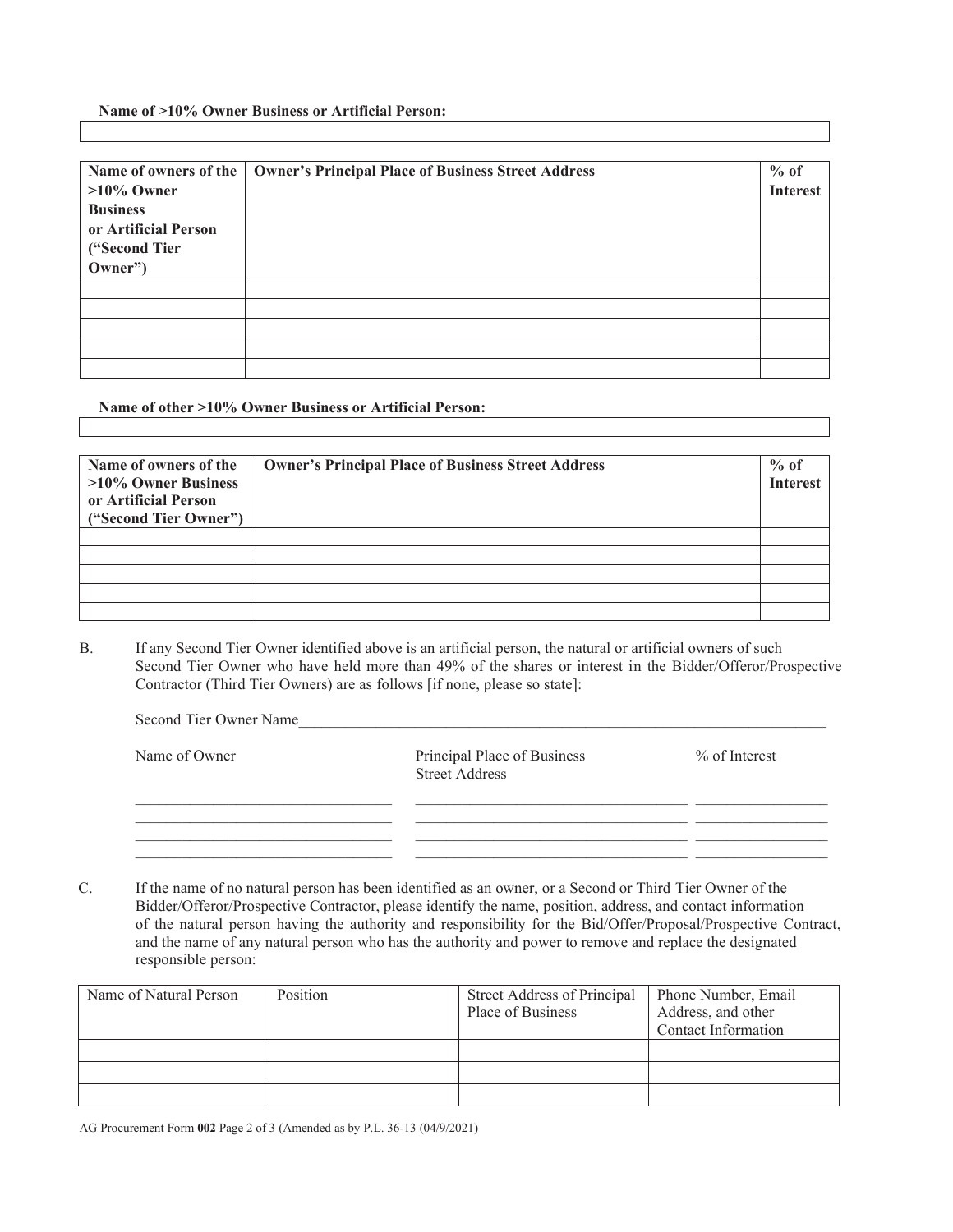D. Further, I say that the persons who have received or are entitled to receive a commission, gratuity, contingent fee or other compensation to solicit, secure, or assist in obtaining business related to the Bidder/Offer/Proposal/Prospective Contract for which this Affidavit is submitted are as follows (if none, please so state):

| Name | Principal Place of Business<br><b>Street Address</b> | Amount of<br>Compensation |
|------|------------------------------------------------------|---------------------------|
|      |                                                      |                           |

E. Further, I say that the persons who have directly or indirectly participated in this solicitation and who are also employees of the government of Guam or the government of the United States, if federal funds are to be used in the payment of the contract related to the Bid/Offer/Proposal/Prospective Contract for which the Affidavit is submitted, are as follows (if none, please so state):

|    | Name        | Principal Place of Business<br><b>Street Address</b>                                                                                                                                                           |
|----|-------------|----------------------------------------------------------------------------------------------------------------------------------------------------------------------------------------------------------------|
| F. |             | Regardless of any ownership interest, the following individuals have the powers to control the performance of<br>the contract or to control the Bidder/Offeror/Prospective Contractor, directly or indirectly: |
|    | $\lambda$ T | n'' ini cn'                                                                                                                                                                                                    |

| Name | Principal Place of Business |  |
|------|-----------------------------|--|
|      | <b>Street Address</b>       |  |
|      |                             |  |
|      |                             |  |
|      |                             |  |

- G. Until award of the contract, and throughout the term of any contract awarded to the Bidder/Offeror/Prospective Contractor represented herein, I agree to promptly make any disclosures not made previously and update changes in ownership, identifies of owners and other required information, interests, compensation or conflicts of the persons required to be disclosed. I understand that failure to comply with this requirement shall constitute a material breach of contract.
- H. I hereby declare under penalty of perjury under the laws of Guam that the foregoing is true and correct.

Executed on:  $(date)$ 

Signature of one of the following:

Bidder/Offeror/Prospective Contractor, if a licensed individual Owner of sole proprietorship Bidder/Offeror/Prospective Contractor Partner, if the Bidder/Offeror/Prospective Contractor is a partnership Officer, if the Bidder/Offeror/Prospective Contractor is a corporation

 $\mathcal{L}_\text{max} = \frac{1}{2} \sum_{i=1}^{n} \frac{1}{2} \sum_{i=1}^{n} \frac{1}{2} \sum_{i=1}^{n} \frac{1}{2} \sum_{i=1}^{n} \frac{1}{2} \sum_{i=1}^{n} \frac{1}{2} \sum_{i=1}^{n} \frac{1}{2} \sum_{i=1}^{n} \frac{1}{2} \sum_{i=1}^{n} \frac{1}{2} \sum_{i=1}^{n} \frac{1}{2} \sum_{i=1}^{n} \frac{1}{2} \sum_{i=1}^{n} \frac{1}{2} \sum_{i=1}^{n} \frac{1$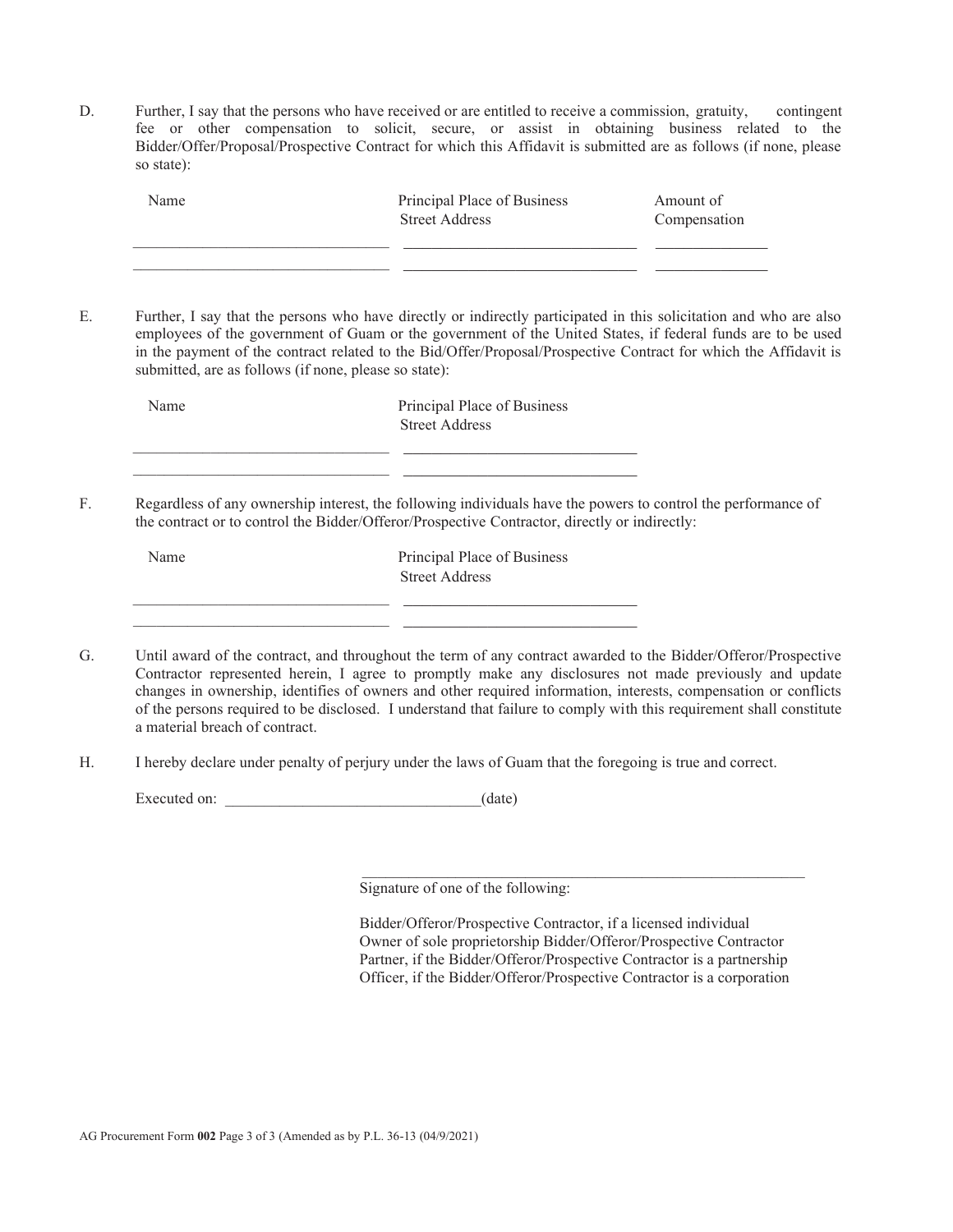#### **SECTION V. Affidavit re: Non-Collusion (AG Form 0030)**

| <b>CITY OF</b>        |         |
|-----------------------|---------|
|                       | $)$ SS. |
| <b>ISLAND OF GUAM</b> |         |

\_\_\_\_\_\_\_\_\_\_\_\_\_\_\_\_\_\_\_\_\_\_\_\_\_\_\_\_\_\_\_\_\_\_\_\_\_\_\_\_.

[state name of affiant signing below], being first duly sworn, deposes and says that:

1. The name of the offering company or individual is [state name of company]

2. The Proposal for the solicitation identified above is genuine and not collusive or a sham. The Offeror has not colluded, conspired, connived or agreed, directly or indirectly, with any other offeror or person, to put in a sham proposal or to refrain from making an offer. The Offeror has not in any manner, directly or indirectly, sought by an agreement or collusion, or communication or conference, with any person to fix the proposal price of Offeror or of any other offeror, or to fix any overhead, profit or cost element of said proposal price, or of that of any other offeror, or to secure any advantage against the government of Guam or any other offeror, or to secure any advantage against the government of Guam or any person interested in the proposed contract. All statements in this affidavit and in the Proposal are true to the best of the knowledge of the undersigned. This statement is made pursuant to 2 GAR Division 4 § 3126(b).

3. I make this statement on behalf of myself as a representative of the Offeror, and on behalf of the Offeror's officers, representatives, agents, subcontractors, and employees.

I certify under penalty of perjury under the laws of Guam that the foregoing is true and correct.

Signature of one of the following:

Bidder/Offeror/Prospective Contractor, if a licensed individual Owner of sole proprietorship Bidder/Offeror/Prospective Contractor Partner, if the Bidder/Offeror/Prospective Contractor is a partnership Officer, if the Bidder/Offeror/Prospective Contractor is a corporation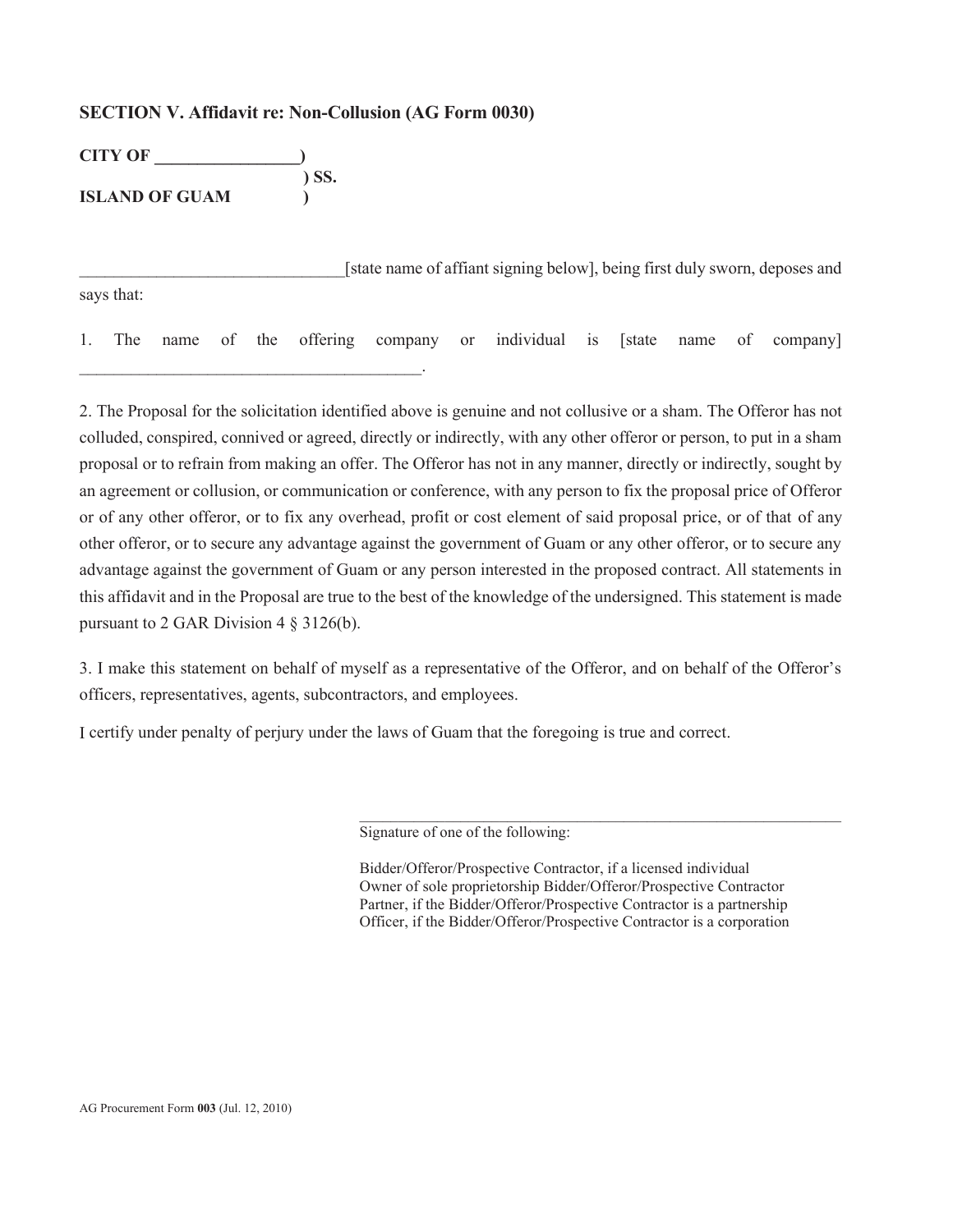## **SECTION VI. Affidavit re: No Gratuities or Kickback (AG Form 004)**

| <b>CITY OF</b>        |       |
|-----------------------|-------|
|                       | ) SS. |
| <b>ISLAND OF GUAM</b> |       |

[state name of affiant signing below], being first duly sworn, deposes and says that:

1. The name of the offering firm or individual is  $\blacksquare$  [state name of Offeror company or Offeror]. Affiant is <br>
State one of the following: the Offeror, a partner of the Offeror, an officer of the Offeror] making the foregoing identified bid or Proposal.

2. To the best of affiant's knowledge, neither affiant, nor any of the Offeror's officers, representatives, agents, subcontractors, or employees have violated, or are violating the prohibition against gratuities and kickbacks set forth in 2 GAR Division 4 § 11107(e). Further, affiant promises, on behalf of Offeror, not to violate the prohibition against gratuities and kickbacks as set forth in 2 GAR Division 4 § 11107(e).

3. To the best of affiant's knowledge, neither affiant, nor any of the Offeror's officers, representatives, agents, subcontractors, or employees have offered, given, or agreed to give, any government of Guam employee or former government employee, any payment, gift, kickback, gratuity, or offer of employment in connection with Offeror's Proposal. violated, or are violating the prohibition against gratuities and kickbacks set forth in 2 GAR Division 4 § 11107(e).

4. I make these statements on behalf of myself as a representative of the Offeror, and on behalf of the Offeror's officers, representatives, agents, subcontractors, and employees.

I certify under penalty of perjury under the laws of Guam that the foregoing is true and correct.

Signature of one of the following:

Offeror, if the Offeror is an individual; Partner, if the Offeror is a partnership; Officer, if the Offeror is a corporation.

\_\_\_\_\_\_\_\_\_\_\_\_\_\_\_\_\_\_\_\_\_\_\_\_\_\_\_\_\_\_\_\_\_\_\_\_\_\_\_\_\_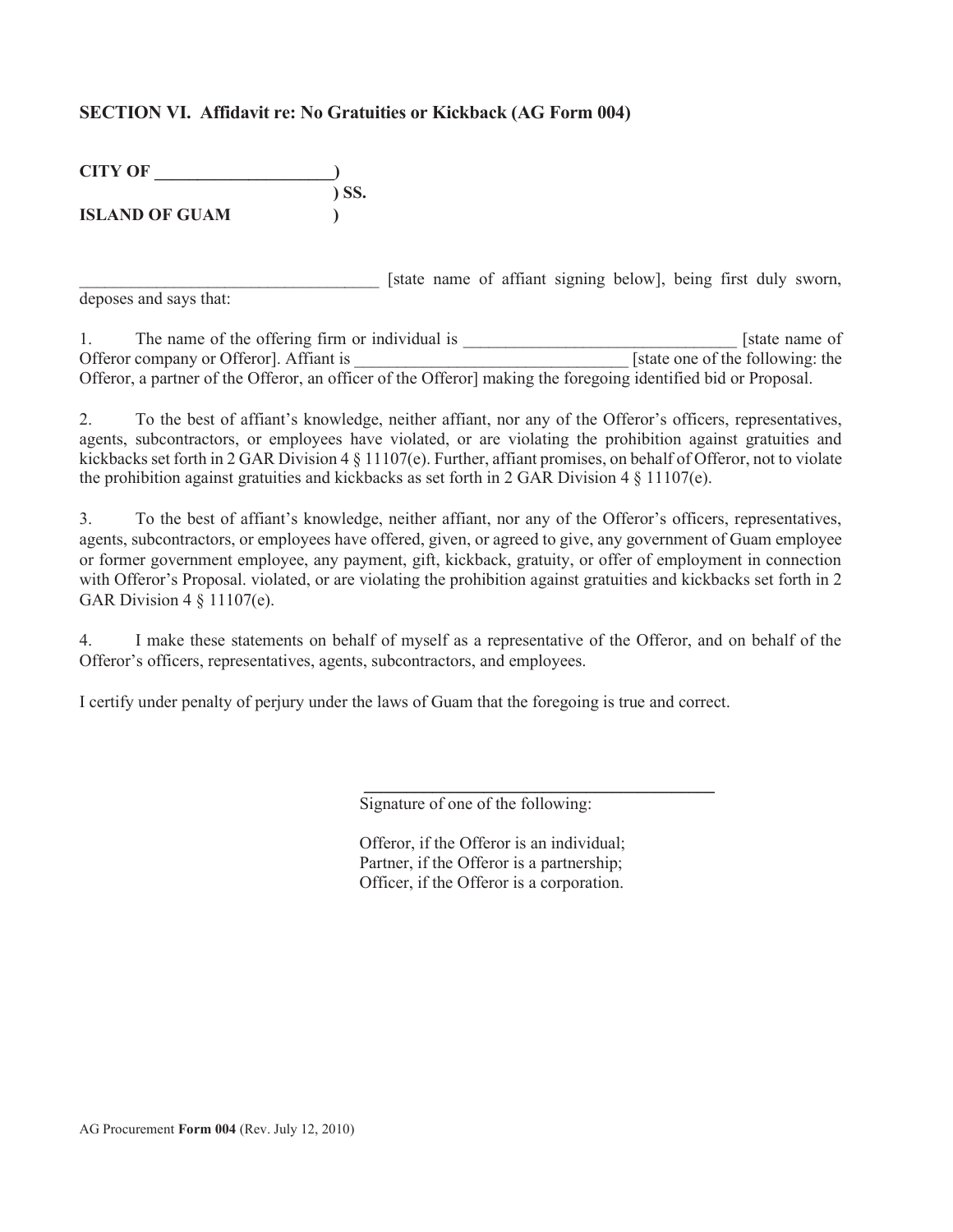### **SECTION VII. Affidavit re: Ethical Standards (AG Form 005)**

| <b>CITY OF</b>        |            |
|-----------------------|------------|
|                       | $\sum$ SS. |
| <b>ISLAND OF GUAM</b> |            |

[state name of affiant signing below], being first duly sworn,

deposes and says that:

The affiant is <br> **The affiant is** [*state one of the following: the Offeror, a partner of the Offeror, an officer of the Offeror*] making the foregoing identified Bid or Proposal. To the best of affiant's knowledge, neither affiant nor any officers, representatives, agents, subcontractors or employees of Offeror have knowingly influenced any government of Guam employee to breach any of the ethical standards set forth in 5 GCA Chapter 5, Article 11. Further, affiant promises that neither he or she, nor any officer, representative, agent, subcontractor, or employee of Offeror will knowingly influence any government of Guam employee to breach any ethical standards set forth in 5 GCA Chapter 5, Article 11. These statements are made pursuant to 2 GAR Division 4 § 11103(b).

I certify under penalty of perjury under the laws of Guam that the foregoing is true and correct.

Signature of one of the following:

Offeror, if the Offeror is an individual; Partner, if the Offeror is a partnership; Officer, if the Offeror is a corporation.

 $\mathcal{L}_\text{max}$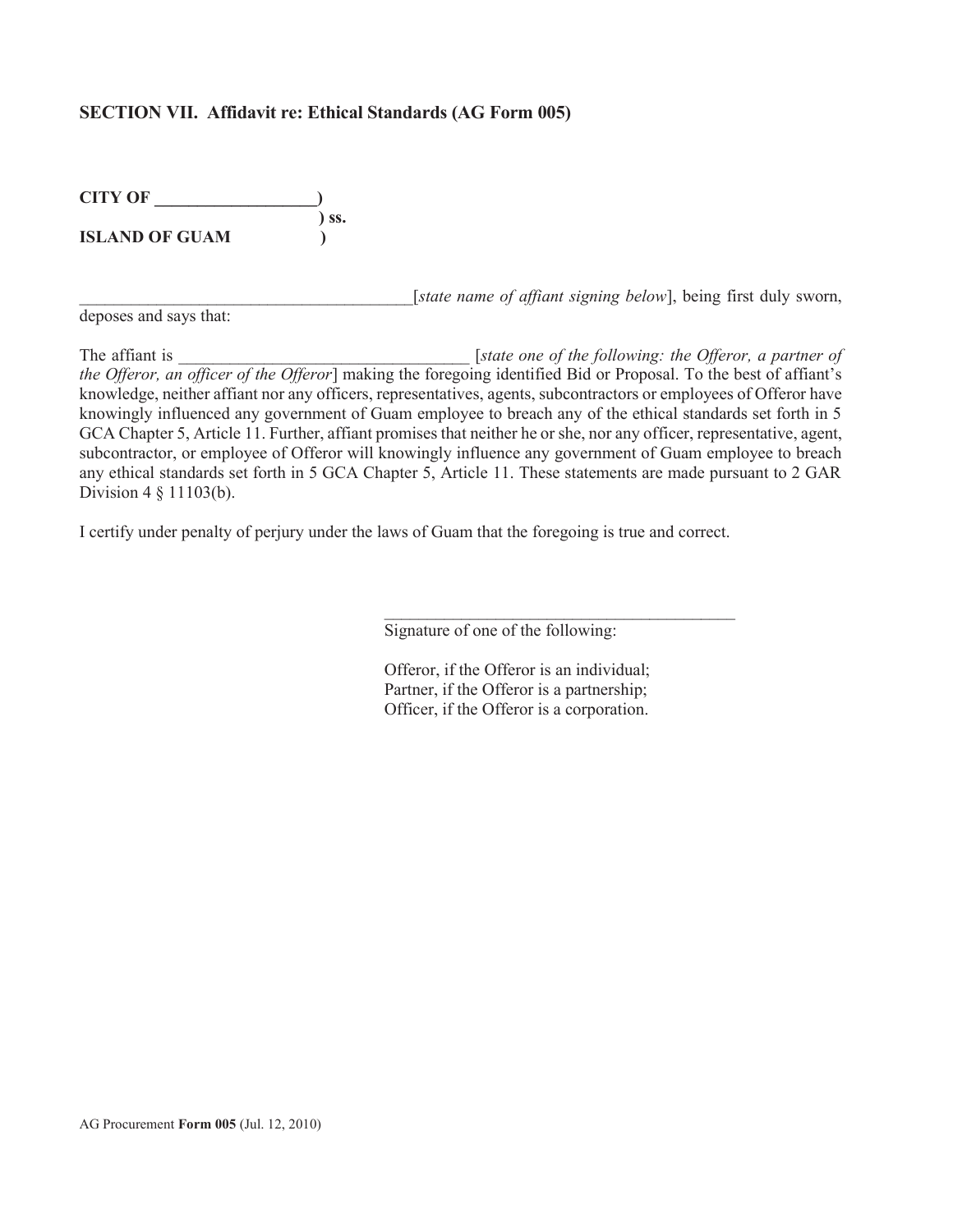# **SECTION VIII. Declaration re: Compliance with U.S. DOL Wage Determination (AG Form 006)**

| Procurement No.:         |  |                                 |  |
|--------------------------|--|---------------------------------|--|
| Name of Offeror Company: |  |                                 |  |
| perjury:                 |  | hereby certify under penalty of |  |

(1) That I am \_\_\_\_\_\_\_\_\_\_\_\_\_\_\_\_\_\_\_\_\_\_\_\_\_\_ [*please select one: the Offeror, a partner of the Offeror, an officer of the Offeror*] making the bid or proposal in the foregoing identified procurement; (2) That I have read and understand the provisions of 5 GCA  $\S$  5801 and  $\S$  5802 which read:

# **§ 5801. Wage Determination Established.**

In such cases where the government of Guam enters into contractual arrangements with a sole proprietorship, a partnership or a corporation ("contractor") for the provision of a service to the government of Guam, and in such cases where the contractor employs a person(s) whose purpose, in whole or in part, is the direct delivery of service contracted by the government of Guam, then the contractor shall pay such employee(s) in accordance with the Wage Determination for Guam and the Northern Mariana Islands issued and promulgated by the U.S. Department of Labor for such labor as is employed in the direct delivery of contract deliverables to the government of Guam.

The Wage Determination most recently issued by the U.S. Department of Labor at the time a contract is awarded to a contractor by the government of Guam shall be used to determine wages, which shall be paid to employees pursuant to this Article. Should any contract contain a renewal clause, then at the time of renewal adjustments, there shall be made stipulations contained in that contract for applying the Wage Determination, as required by this Article, so that the Wage Determination promulgated by the U.S. Department of Labor on a date most recent to the renewal date shall apply.

### **§ 5802. Benefits.**

In addition to the Wage Determination detailed in this Article, any contract to which this Article applies shall also contain provisions mandating health and similar benefits for employees covered by this Article, such benefits having a minimum value as detailed in the Wage Determination issued and promulgated by the U.S. Department of Labor, and shall contain provisions guaranteeing a minimum of ten (10) paid holidays per annum per employee.

(3) That the Offeror is in full compliance with 5 GCA § 5801 and § 5802, as may be applicable to the procurement referenced herein;

(4) That I have attached the most recent wage determination applicable to Guam issued by the U.S. Department of Labor. [*INSTRUCTIONS - Please attach!*]

I certify under penalty of perjury under the laws of Guam that the foregoing is true and correct.

\_\_\_\_\_\_\_\_\_\_\_\_\_\_\_\_\_\_\_\_\_\_\_\_\_\_\_\_\_\_\_\_\_\_\_\_ Signature